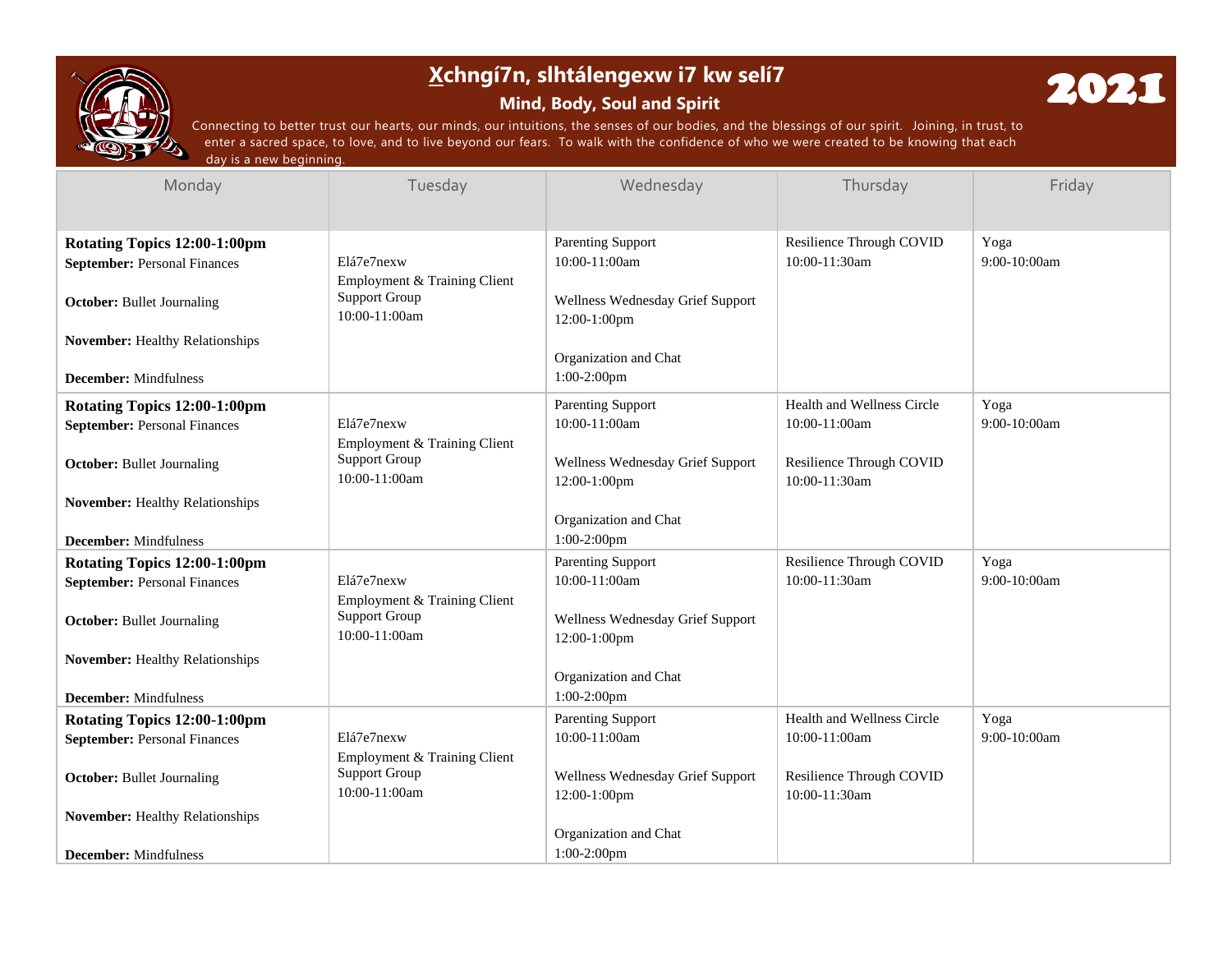# Class Descriptions

**Monday Monthly Rotating Classes:**

- **September- Personal Finances:** Discuss and learn about banking, types of credit, credit scores, budgeting, saving, and other topics of interest that relate to personal financial wellness.
- **October- Bullet Journaling:** Learn about this customizable and forgiving organization system that can help manage your to-do-lists, projects, personal journaling, calendar events, and so much more!
- **November- Healthy Relationships:** Using the medicine wheel, learn to better harness your internal locus-of-control and relate to others you are in relationship with.
- **December- Mindfulness:** Learn about and practice using mindfulness as a form of evidence-based meditation to become more aware of the present moment.

**Contact:** Donna Adamso[n dadamson@samishtribe.nsn.us](mailto:dadamson@samishtribe.nsn.us)

## **Elá7e7nexw Employment & Training Client Support Group:**

Support, encourage, and share with others who are working on employment and training goals.

Contact: Donna Adamso[n dadamson@samishtribe.nsn.us](mailto:dadamson@samishtribe.nsn.us)

### **Wellness Wednesday Grief Support:**

Please join us to talk about grief and support each other as we mourn our losses.

Contact: Donna Adamso[n dadamson@samishtribe.nsn.us](mailto:dadamson@samishtribe.nsn.us)

## **Parenting Support:**

Each class will cover at least a half an hour of topic content and a half an hour of discussion. To focus on positive reinforcement for parents and will discuss what positive reinforcement is, reframing language, "little victories," picking battles with children, and child personalities.

**Contact:** Donna Adamso[n dadamson@samishtribe.nsn.us](mailto:dadamson@samishtribe.nsn.us)